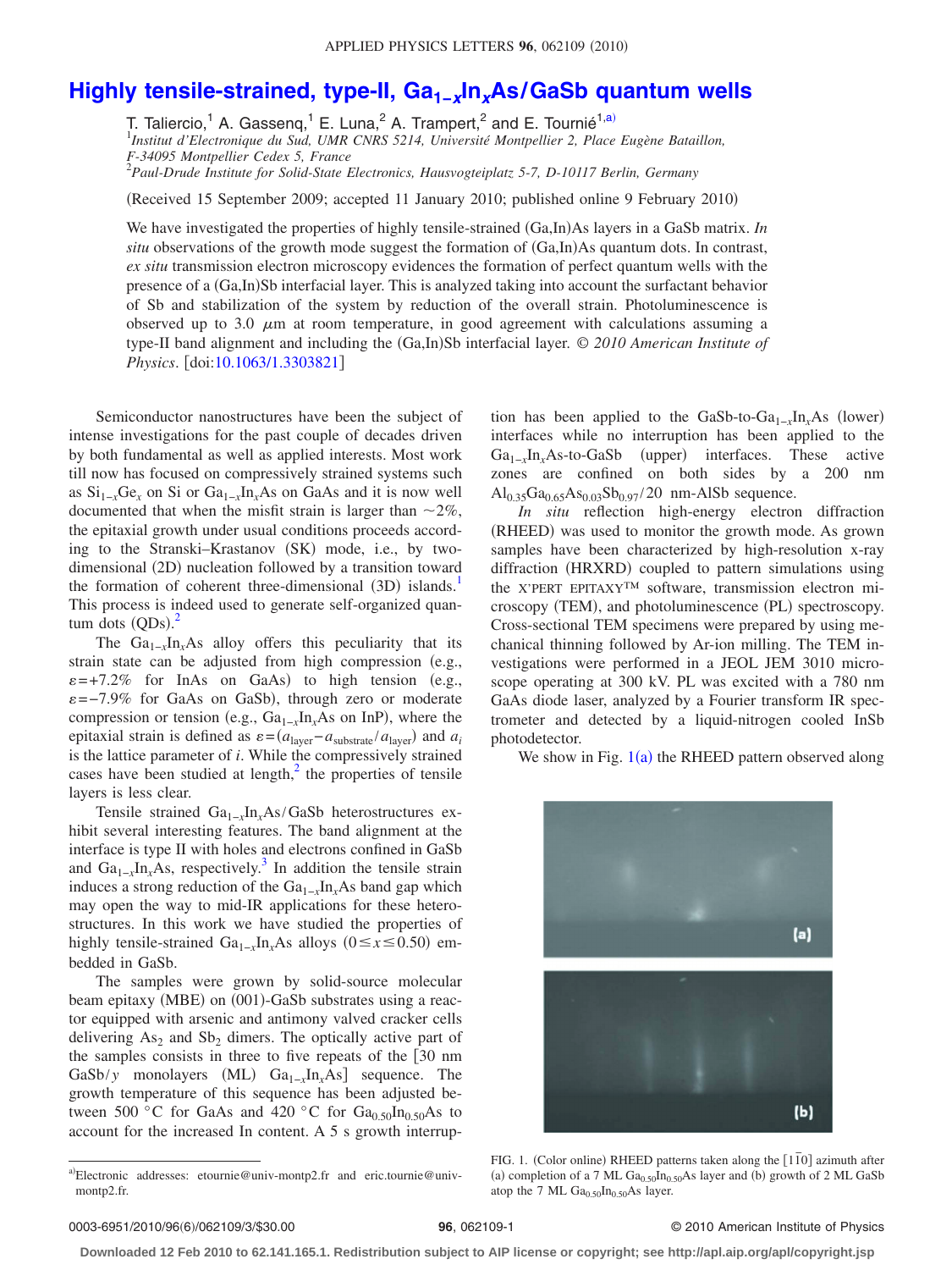<span id="page-1-0"></span>

FIG. 2. (Color online) (a) (002)dark-field TEM micrograph taken from a 3 periods [30 nm GaSb/7 ML  $Ga_{0.50}In_{0.50}As$ ] heterostructure, (b) measured intensity ratio *R* across the interface and the corresponding simulations based on the In- and As-profiles given schematically in the upper inset (a representation of the sigmoidal function is shown for the As-profile). Lower inset: zoom on the simulations with/without the extra  $Ga<sub>0.5</sub>In<sub>0.5</sub>Sb ML$  compared to the experimental data.

the  $[1\bar{1}0]$  azimuth after completion of 7 ML Ga<sub>0.50</sub>In<sub>0.50</sub>As on GaSb at 420 °C. The tensile strain is then  $-3.9\%$ . Clear 3D spots are observed which reveal the formation of QDs according to the SK growth mode. RHEED observations indicate that all  $Ga_{1-x}In_xAs$  alloys ( $0 \le x \le 0.50$ ) grow on GaSb in the SK mode, with a 2D–3D critical thickness which varies from  $\sim$  1.7 ML for GaAs to 4 ML for Ga<sub>0.50</sub>In<sub>0.50</sub>As. In all cases, the RHEED pattern returns to 2D-like characteristics again after the growth of  $\sim$ 2 ML GaSb-barrier only [Fig.  $1(b)$  $1(b)$ ].

We now show in Fig.  $2(a)$  $2(a)$  a dark-field TEM micrograph taken under the chemical sensitive (002) imaging conditions from the sample with nominal 7 ML  $Ga<sub>0.50</sub> In<sub>0.50</sub> As embed$ ded in GaSb barriers, i.e., with a layer thickness well beyond the 2D–3D transition. While *in situ* RHEED observations confirm the 3D growth front, the TEM micrograph surprisingly does not reveal any 3D interface morphology. On the contrary, the Ga<sub>1−*x*</sub>In<sub>*x*</sub>As layer appears as structurally perfect 2D quantum well (QW) with smooth interfaces and a homogeneous composition within the QW. The interface profiles are analyzed from intensity area scans across the interfaces using the dedicated approach explained in detail in Refs. [4](#page-2-3) and [5.](#page-2-4) This analysis is based on distribution profiles for the different constituent elements which are inserted into the calculation of the corresponding diffracted intensity under kinematic conditions  $(I_{002})$ . The simulated intensity ratio *R* (equal to  $I_{002}/I_{002}^{\text{ref}}$  referred to the intensity of the barrier) is fitted to the experimental one by varying the composition profiles as shown in Fig.  $2(b)$  $2(b)$ . The profiles are represented by the sig-

<span id="page-1-1"></span>

FIG. 3. (Color online) HRXRD patterns for a nominal 7 ML  $Ga<sub>0.50</sub> In<sub>0.50</sub> As/GaSb heterostructure: (a) experimental, (b) simulation con$ sidering that the uppest ML has been transformed into 1 ML  $Ga<sub>0.50</sub>In<sub>0.50</sub>Sh$ , (c) simulation assuming the nominal QW, (d) simulation assuming that the last 2 MLs have been transformed into 2 ML  $Ga<sub>0.50</sub>In<sub>0.50</sub>Sb$ . The curves have been vertically shifted for the sake of clarity.

moidal functions with the interface width as main fitting parameter $4.5$  and final concentration values inside the QW of  $0.5$  and 1 for In and As, respectively [cf. upper inset in Fig.  $2(b)$  $2(b)$ . The best fit results in an In concentration distribution that is 1 ML wider than the As-profile, as it is demonstrated by the clear deviation of the simulation compared to the experimental curve when neglecting this "extra" ML [lower inset in Fig.  $2(b)$  $2(b)$ ]. It is remarkable that the sensitivity of the simulation is higher than the resolution of the aperture dependent dark-field method. We therefore conclude that around 1 ML  $Ga<sub>0.50</sub>In<sub>0.50</sub>As has been converted in 1 ML$  $Ga<sub>0.50</sub>In<sub>0.50</sub>$ Sb at the upper interface during overgrowth by GaSb. In turn, we show in Fig. [3](#page-1-1) the experimental and simulated HRXRD patterns from the same sample. Simulations have been performed assuming perfect 2D QWs and 1 ML [Fig.  $3(b)$  $3(b)$ ], 0 ML [Fig.  $3(c)$ ], or 2 ML [Fig.  $3(d)$ ]  $Ga<sub>0.50</sub> In<sub>0.50</sub>$ Sb inserted at the upper interface. Careful examination of the satellite positions and envelopes reveals that the best agreement between experiment [Fig.  $3(a)$  $3(a)$ ] and simulation [is ach](#page-1-1)ieved with a 1 ML  $Ga<sub>0.50</sub>In<sub>0.50</sub>Sb$  additional layer [Fig. 3(b)]. In contrast, noticeable discrepancies exist at high angles when assuming the nominal layer structure [Fig.  $3(c)$  $3(c)$ ] or at low angles when assuming insertion of 2 ML  $Ga_{0.50}In_{0.50}Sb$  [Fig. [3](#page-1-1)(d)]. Thus, the x-ray simulations do confirm the presence of an additional 1 ML  $Ga_{0.50}In_{0.50}Sb$  but they cannot tell at which interface it is located. However, given the RHEED and TEM observations detailed above we suggest that it has to be located at the upper interface.

These observations are very surprising since *in situ* RHEED revealed a clear 2D–3D transition while *ex situ* observations do not show any hint for such a transition. This beh[av](#page-2-1)ior differing from the well known Ga1−*x*In*x*As in GaAs case, $^2$  we ascribe it to the presence of Sb in our materials system. As shown above, RHEED indicated a very fast recovery toward a 2D morphology upon GaSb-growth initiation [cf. Fig.  $1(b)$  $1(b)$ ]. Now, Sb has been shown to behave as a surfactant which delays or prevents the 2D–3D transition during the growth of strained Ga1−*x*In*x*As or Ga1−*x*In*x*N*y*As1−*<sup>y</sup>*

**Downloaded 12 Feb 2010 to 62.141.165.1. Redistribution subject to AIP license or copyright; see http://apl.aip.org/apl/copyright.jsp**